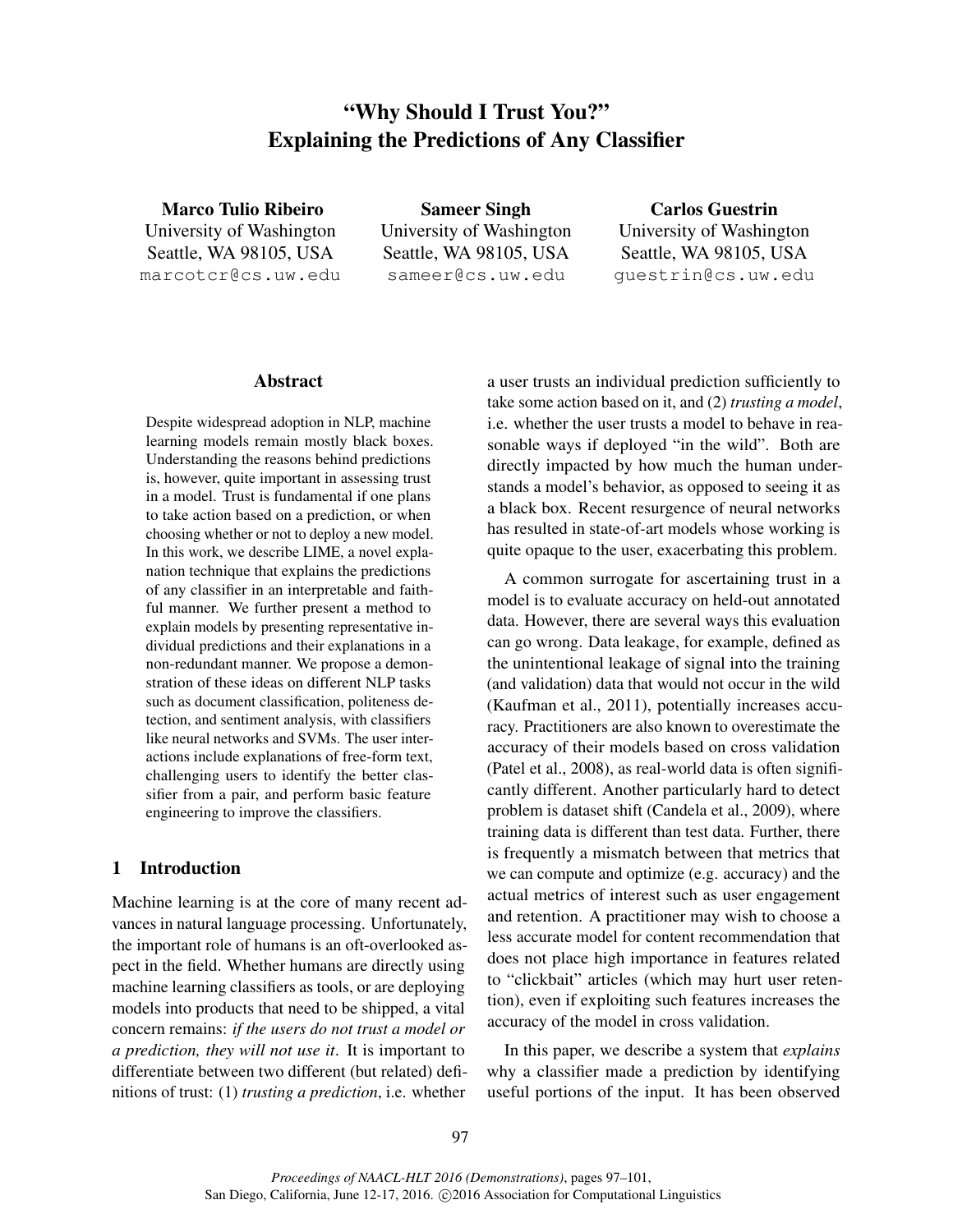that providing an explanation can increase the acceptance of computer-generated movie recommendations (Herlocker et al., 2000) and other automated systems (Dzindolet et al., 2003), and we explore their utility for NLP. Specifically, we present:

- LIME, an algorithm that can explain the predictions of *any* classifier, by approximating it locally with an interpretable model.
- SP-LIME, a method that selects a set of representative explanations to address the "trusting the model" problem, via submodular optimization.
- A demonstration designed to present the benefits of these explanation methods, on multiple NLP classification applications, classifier algorithms, and trust-related tasks.

## 2 Explaining Predictions and Models

By "explaining a prediction", we mean presenting visual artifacts that provide qualitative understanding of the relationship between the instance's components (e.g. words in text) and the model's prediction. Explaining predictions is an important aspect in getting humans to trust and use machine learning effectively, provided the explanations are faithful and intelligible. We summarize the techniques here; further details and experiments are available in Ribeiro et al. (2016).

# Local Interpretable Model-Agnostic Explanations

We present Local Interpretable Model-agnostic Explanations (LIME). The overall goal of LIME is to identify an interpretable model over the *interpretable representation* that is locally faithful to predictions of any classifier. It is important to distinguish between features and interpretable data representations, the latter is a representation that is understandable to humans, regardless of the actual features used by the model. A possible *interpretable representation* for text is a binary vector indicating the presence or absence of a word, even though the classifier may use more complex (and incomprehensible) features such as word embeddings. We denote  $x \in \mathbb{R}^d$ as the original instance, and  $x' \in \{0, 1\}^{d'}$  to denote a binary vector for its interpretable representation.

Formally, we define an explanation as a model  $g \in G$ , where G is the class of linear models,

such that  $g(z') = w_g \cdot z'$  Note that g acts over absence/presence of the *interpretable components*, i.e. we can readily present it to the user with visual artifacts. We let  $\Omega(g)$  be a measure of *complexity* (as opposed to *interpretability*) of the explanation  $g \in G$ . For text classification, we set a limit  $K$  on the number of words included, i.e.  $\Omega(g) = \infty \mathbb{1}[\Vert w_g \Vert_0 > K].$ 

Let the model being explained be denoted  $f$ , i.e.  $f(x)$  is the probability (or a binary indicator) that x belongs to a certain class. We further use  $\Pi_x(z)$  as a proximity measure between an instance  $z$  to  $x$ , so as to define locality around x. Finally, let  $\mathcal{L}(f, g, \Pi_x)$ be a measure of how unfaithful  $g$  is in approximating f in the locality defined by  $\Pi_x$ . We use the locally weighted square loss as  $\mathcal{L}$ , as defined in Eq. (1), where we let  $\Pi_x(z) = exp(-D(x, z)^2/\sigma^2)$  be an exponential kernel on cosine distance D.

$$
\mathcal{L}(f,g,\Pi_x) = \sum_{z,z'\in\mathcal{Z}} \Pi_x(z) \left(f(z) - g(z')\right)^2 \quad (1)
$$

In order to ensure both interpretability and local **fidelity**, we minimize  $\mathcal{L}(f, g, \Pi_x)$  while having  $\Omega(g)$ be low enough to be interpretable by humans.

$$
\xi(x) = \operatorname{argmin}_{g \in G} \ \mathcal{L}(f, g, \Pi_x) + \Omega(g) \tag{2}
$$

We approximate  $\mathcal{L}(f, g, \Pi_x)$  by drawing samples, weighted by  $\Pi_x$ . Given a sample  $z' \in \{0,1\}^{d'}$ (which contains a fraction of the nonzero elements of  $x'$ ), we recover the sample in the original representation  $z \in R^d$  and obtain  $f(z)$ , which is used as a *label* for the explanation model. Given this dataset  $Z$ of perturbed samples with the associated labels, we optimize Eq. (2) to get an explanation  $\xi(x)$  by first selecting  $K$  features with Lasso (Efron et al., 2004), forward selection or some other method, and then learning the weights via least squares.

## Submodular Pick for Explaining Models

Although an explanation of a single prediction provides some understanding into the reliability of the classifier to the user, it is not sufficient to evaluate and assess trust in the model as a whole. We propose to give a global understanding of the model by explaining a set of individual instances. Even though explanations of multiple instances can be insightful, these instances need to be selected judiciously, since users may not have the time to examine a large number of explanations. We represent the number of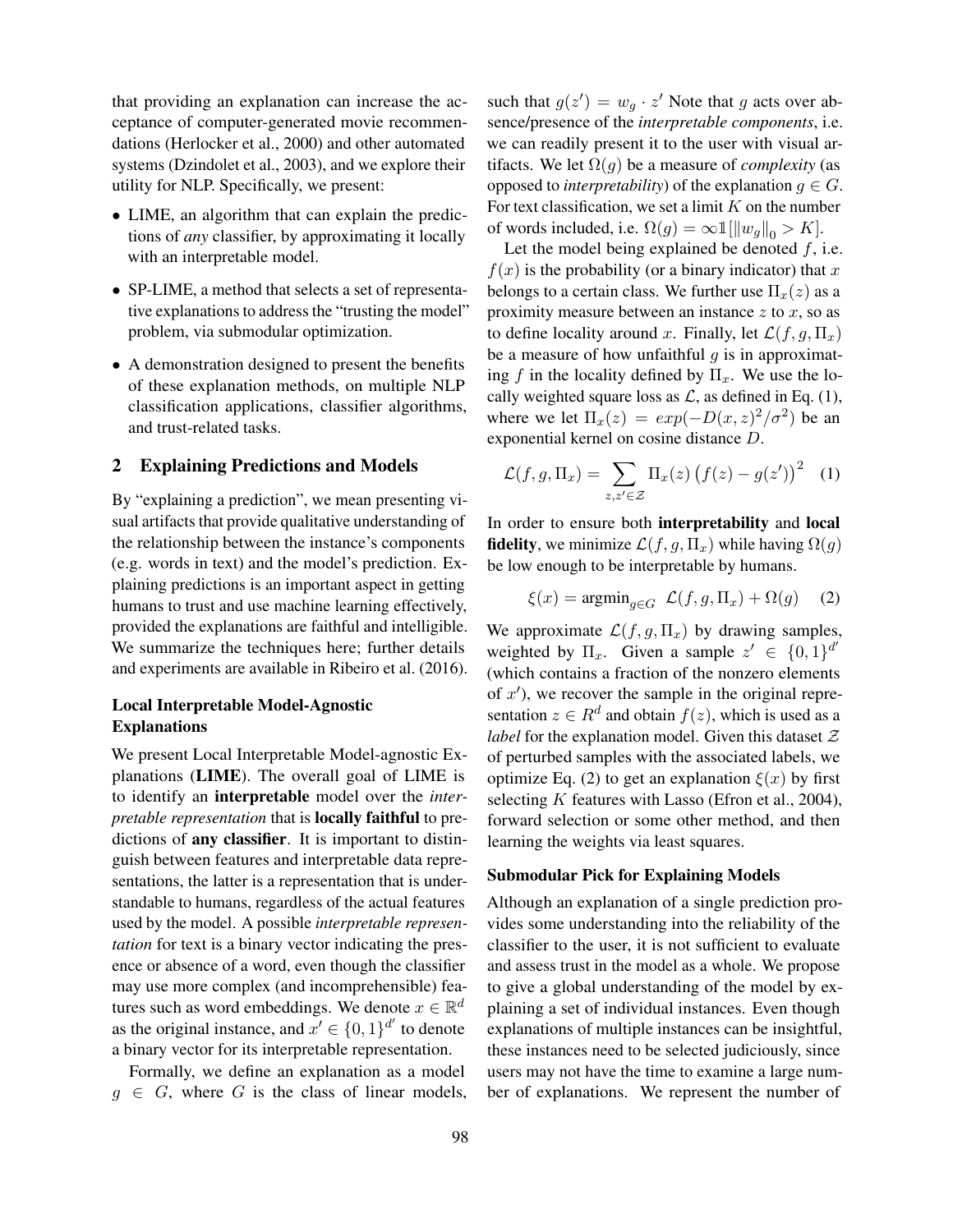explanations humans are willing to look at a budget  $B$ , i.e. given a set of instances  $X$ , we select  $B$ explanations for the user to inspect. We construct an  $n \times d'$  *explanation matrix* W that represents the local importance of the interpretable components for each instance, i.e. for an instance  $x_i$  and explanation  $g_i = \xi(x_i)$ , we set  $\mathcal{W}_i = |w_{g_i}|$ . Further, for each component j in  $W$ , we let  $I_j$  denote the *global* importance,  $I_j = \sqrt{\sum_{i=1}^n W_{ij}}$ .

While we want to pick instances that cover the important components, the set of explanations must not be redundant in the components they show the users, i.e. avoid selecting instances with similar explanations. We formalize this non-redundant coverage intuition in Eq. (3), where coverage C, given  $W$  and I, computes the total importance of the features that appear in at least one instance in a set V .

$$
C(V, W, I) = \sum_{j=1}^{d'} \mathbb{1}_{\left[\exists i \in V : W_{ij} > 0\right]} I_j \tag{3}
$$

The pick problem thus consists of finding the set  $V, |V| \leq B$  that achieves highest coverage.

$$
Pick(W, I) = \operatorname{argmax}_{V, |V| \le B} C(V, W, I) \quad (4)
$$

The problem in Eq. (4) is maximizing a weighted coverage function, and is NP-hard (Feige, 1998). Due to submodularity, a greedy algorithm that iteratively adds the instance with the highest coverage gain offers a constant-factor approximation guarantee of  $1 - 1/e$  to the optimum (Krause and Golovin, 2014).

#### 3 Demo Outline

Using this explanation system that is capable of providing visual explanations for predictions of any classifier, we present an outline for a demonstration using different NLP tasks, models, and user interactions. The complete source code and documentation for installing and running the demonstration is available at https://github. com/uw-mode/naacl16-demo, which uses the code for explaining classifiers available as an open-source python implementation at https:// github.com/marcotcr/lime.

## Applications

We explore three NLP classification tasks, which differ in the types of text they apply to and predicted categories: politeness detection for sentences (Danescu-Niculescu-Mizil et al., 2013), multi-class content classification for documents (20 newsgroups data), and sentiment analysis of sentences from movie reviews (Socher et al., 2013). We explore classifiers for these tasks that vary considerably in their underlying representation, such as LSTMs (Wieting et al., 2015), SVMs, and random forests, trained on bag of words or on word embeddings.

We will outline the specific user interactions using a running example of the 20 newsgroups dataset, and the interfaces for the other applications will look similar. In particular, we focus on differentiating between "Christianity" from "Atheism", and use an SVM with an RBF kernel here. Although this classifier achieves 94% held-out accuracy, and one would be tempted to trust it based on this, the explanation for an instance shows that predictions are made for quite arbitrary reasons (words "Posting", "Host" and "Re" have no connection to either Christianity or Atheism).

## 3.1 Explaining Individual Predictions

The first part of the demo focuses on explaining individual predictions. Given an instance that the user either selects from the dataset or writes their own piece of text, we provide the set of words that are important for the prediction according to the classifier of their choosing. The interface for the user is shown in Figure 1, which embedded in an iPython notebook. For most datasets and classifiers, our current system can produce an explanation in under three seconds, and some simple further optimizations can be used to produce near-instant explanations.

## 3.2 Explaining and Comparing Models

For the second part of the demonstration, we provide explanations of different models in order to compare them, based on explanations of a few selected instances. The interface presents the explanations one at a time, similar to that in Figure 1. By default the instances are selected using our submodular approach (SP-lime), however we also allow users to write their own text as well, and produce explanations for the classifiers for comparison.

## 3.3 Improving Classifiers

As the final demonstration, we consider a simple version of feature engineering. Specifically, we initiate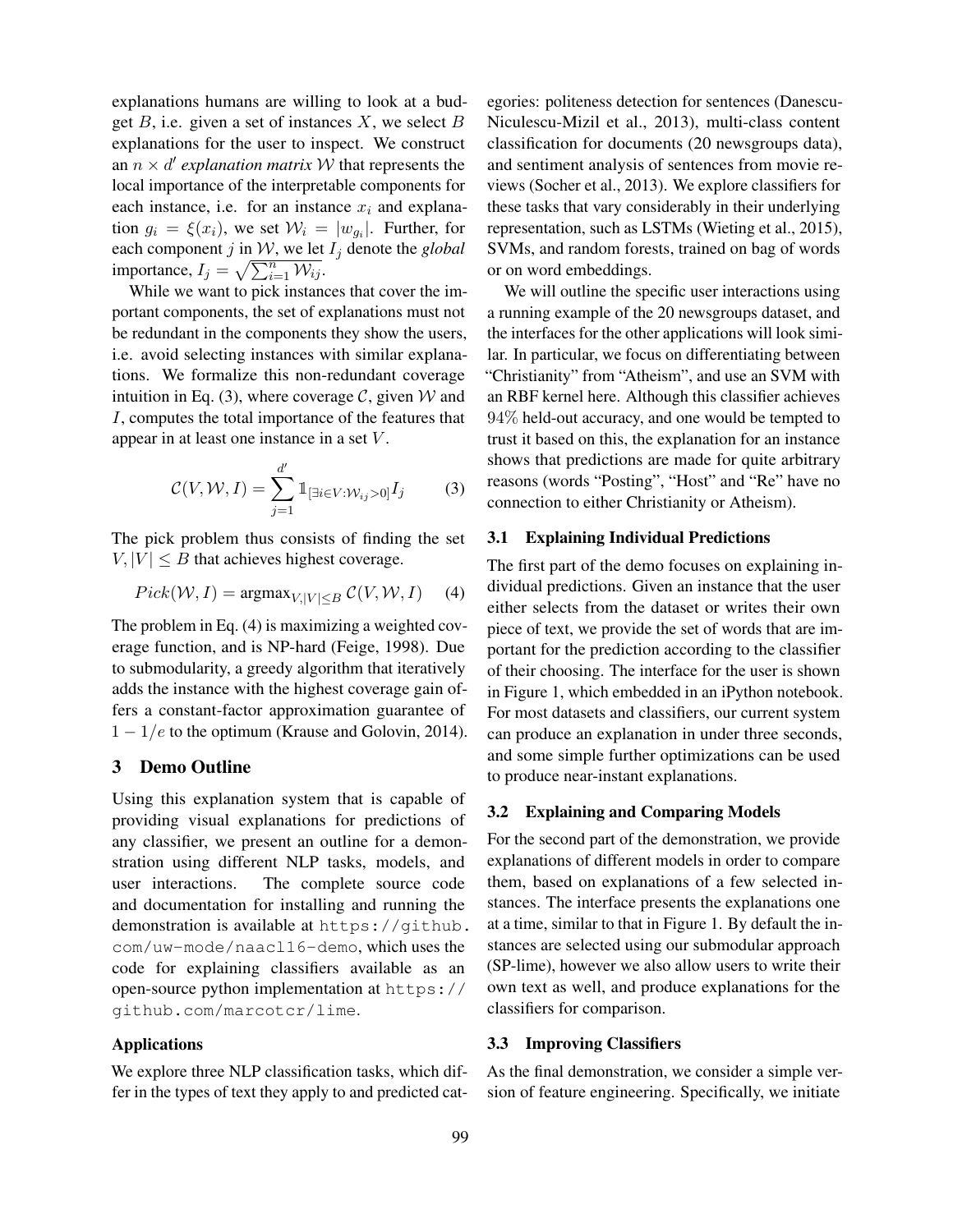

Figure 1: Example explanation for an instance of document classification. The bar chart represents the importance given to the most relevant words by the classifier, also highlighted in the text. Color indicates which class the word is important for (orange for "Christianity", blue for "Atheism").



Figure 2: Interface for *feature cleaning*, a simple version of feature engineering where users select words to remove from the model by clicking on them (indicated by red, struck-out text). Here, green bars indicate importance of the word for "Christianity", and magenta "Atheism".

each user with a classifier trained using *all* features, including both noisy and correct ones. We then show explanations of the classifier to the users, and ask them to select which words to remove from the classifier (see Figure 2 for the interface). Given this feedback, we retrain the classifier and provide the users with a score of how well their classifier performed on a hidden set, along with a *leader board* of the accuracy of all the participants.

## 4 Conclusions

We argue that trust is crucial for effective human interaction with machine learning based NLP systems, and that explaining individual predictions is important in assessing trust. We present a demonstration for LIME, a modular and extensible approach to faithfully explain the predictions of *any* model in an interpretable manner, and SP-LIME, a method to select representative and non-redundant explanations, providing a global view of the model to users. The user interactions on multiple applications and classifiers span a variety of trust-related tasks: getting insights into predictions, deciding between models, and improving untrustworthy models.

## Acknowledgments

We would like to thank Kevin Gimpel, John Wieting, and Cristian Danescu-Niculescu-Mizil for making their classifiers and datasets available for use. This work was supported in part by the TerraSwarm Research Center, one of six centers supported by the STARnet phase of the Focus Center Research Program (FCRP) a Semiconductor Research Corporation program sponsored by MARCO and DARPA.